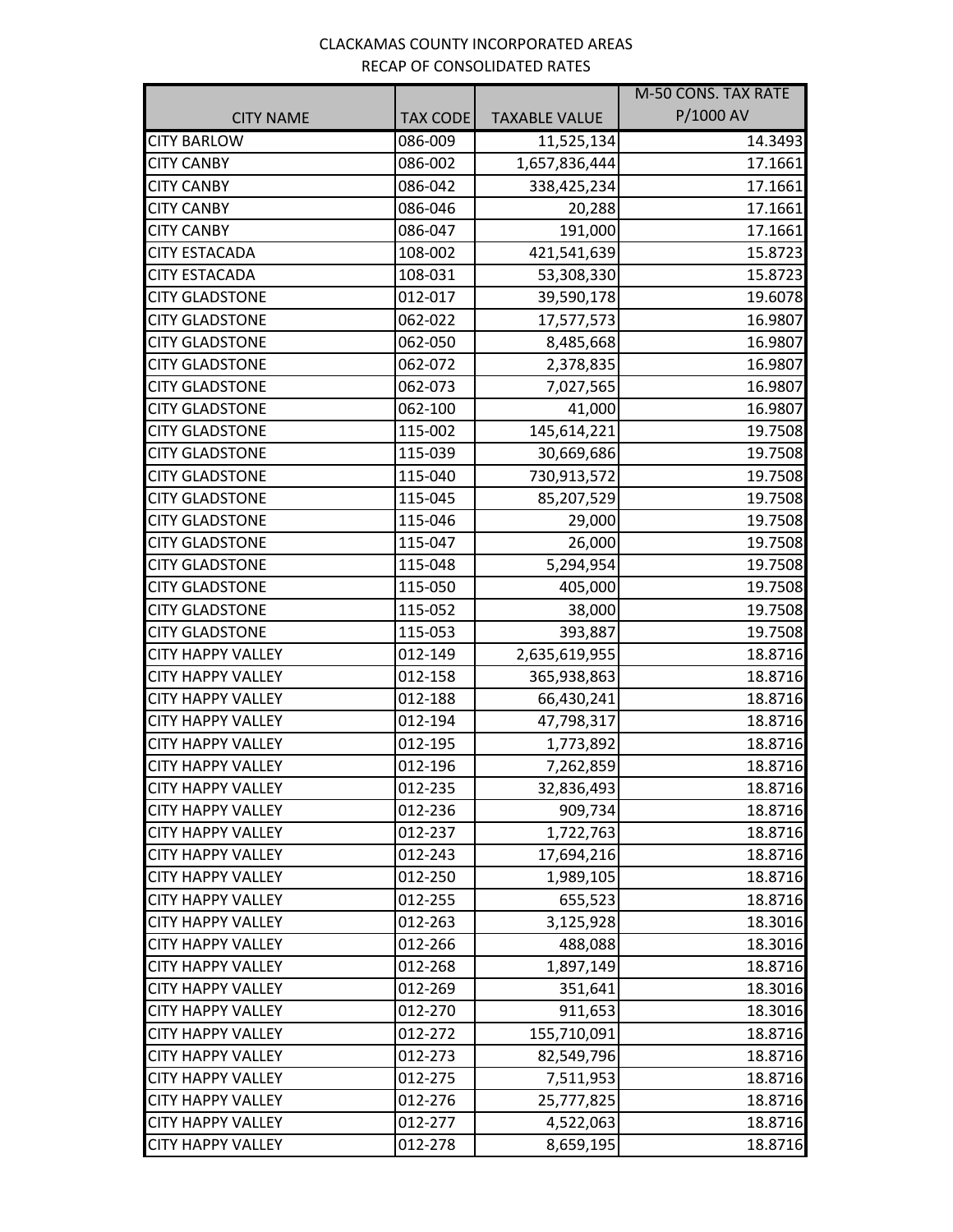## CLACKAMAS COUNTY INCORPORATED AREAS RECAP OF CONSOLIDATED RATES

|                                  |                 |                      | M-50 CONS. TAX RATE |
|----------------------------------|-----------------|----------------------|---------------------|
| <b>CITY NAME</b>                 | <b>TAX CODE</b> | <b>TAXABLE VALUE</b> | P/1000 AV           |
| <b>CITY HAPPY VALLEY</b>         | 012-279         | 998,441              | 18.8716             |
| <b>CITY HAPPY VALLEY</b>         | 026-034         | 15,560,455           | 17.3542             |
| <b>CITY HAPPY VALLEY</b>         | 026-035         | 1,260,046            | 17.3542             |
| <b>CITY HAPPY VALLEY</b>         | 302-015         | 67,010,596           | 16.1939             |
| <b>CITY HAPPY VALLEY</b>         | 302-020         | 9,548,881            | 16.1939             |
| <b>CITY HAPPY VALLEY</b>         | 302-021         | 37,637,295           | 16.1939             |
| <b>CITY HAPPY VALLEY</b>         | 302-025         | 1,270,660            | 16.1939             |
| <b>CITY HAPPY VALLEY</b>         | 302-026         | 51,848               | 16.1939             |
| <b>CITY HAPPY VALLEY</b>         | 302-027         | 16,415,238           | 16.1939             |
| <b>CITY JOHNSON</b>              | 012-130         | 15,858,009           | 17.1254             |
| CITY LK OSWEGO INSIDE SCH        | 007-002         | 2,678,246,093        | 18.2587             |
| <b>CITY LK OSWEGO INSIDE SCH</b> | 007-021         | 4,107,081,695        | 18.3007             |
| CITY LK OSWEGO INSIDE SCH        | 007-050         | 1,892,907            | 18.2587             |
| CITY LK OSWEGO INSIDE SCH        | 007-057         | 131,181,657          | 18.3007             |
| CITY LK OSWEGO INSIDE SCH        | 007-058         | 89,772,553           | 18.3007             |
| CITY LK OSWEGO INSIDE SCH        | 007-075         | 58,184,767           | 18.3160             |
| <b>CITY LK OSWEGO INSIDE SCH</b> | 007-076         | 34,447,247           | 18.3160             |
| CITY LK OSWEGO INSIDE SCH        | 007-077         | 475,142,486          | 18.3007             |
| CITY LK OSWEGO INSIDE SCH        | 007-078         | 30,009,158           | 18.2587             |
| <b>CITY LK OSWEGO INSIDE SCH</b> | 007-083         | 418,415,838          | 18.2587             |
| CITY LK OSWEGO INSIDE SCH        | 007-093         | 227,633,056          | 18.3007             |
| <b>CITY LK OSWEGO INSIDE SCH</b> | 007-094         | 23,152,694           | 18.3007             |
| CITY LK OSWEGO INSIDE SCH        | 007-095         | 35,748,603           | 18.3007             |
| CITY LK OSWEGO INSIDE SCH        | 007-096         | 9,558,062            | 18.2587             |
| CITY LK OSWEGO INSIDE SCH        | 007-097         | 17,516,048           | 18.3007             |
| CITY LK OSWEGO OUTSIDE SCH       | 000-002         | 9,362,411            | 19.4979             |
| CITY LK OSWEGO OUTSIDE SCH       | 003-040         | 22,100               | 18.8693             |
| <b>CITY MILWAUKIE</b>            | 012-002         | 2,083,157,482        | 21.3132             |
| <b>CITY MILWAUKIE</b>            | 012-118         | 72,172,011           | 21.3132             |
| <b>CITY MILWAUKIE</b>            | 012-133         | 6,736,268            | 21.3132             |
| <b>CITY MILWAUKIE</b>            | 012-246         | 669,829              | 21.3132             |
| <b>CITY MILWAUKIE</b>            | 012-252         | 29,380,751           | 21.3132             |
| <b>CITY MILWAUKIE</b>            | 012-253         | 2,670,872            | 21.3132             |
| <b>CITY MILWAUKIE</b>            | 012-262         | 167,416,435          | 21.3132             |
| <b>CITY MILWAUKIE PHASE IN</b>   | 012-280         | 15,526,621           | 16.8188             |
| <b>CITY MILWAUKIE</b>            | 012-281         |                      | 18.8330             |
| <b>CITY MOLALLA</b>              | 035-002         | 666,225,720          | 16.4792             |
| <b>CITY MOLALLA</b>              | 035-039         | 98,703,731           | 16.4792             |
| <b>CITY OREGON CITY</b>          | 062-002         | 2,097,289,589        | 18.0625             |
| <b>CITY OREGON CITY</b>          | 062-057         | 258,154,080          | 18.0625             |
| <b>CITY OREGON CITY</b>          | 062-064         | 1,312,260,610        | 18.0625             |
| <b>CITY OREGON CITY</b>          | 062-088         | 5,304,181            | 18.0625             |
| <b>CITY OREGON CITY</b>          | 062-092         | 12,956,091           | 18.0625             |
| <b>CITY OREGON CITY</b>          | 062-101         | 1,614,480            | 17.4925             |
| <b>CITY OREGON CITY</b>          | 062-102         | 1,433,433            | 17.4925             |
| <b>CITY PORTLAND</b>             | 000-003         | 39,573,245           | 24.0069             |